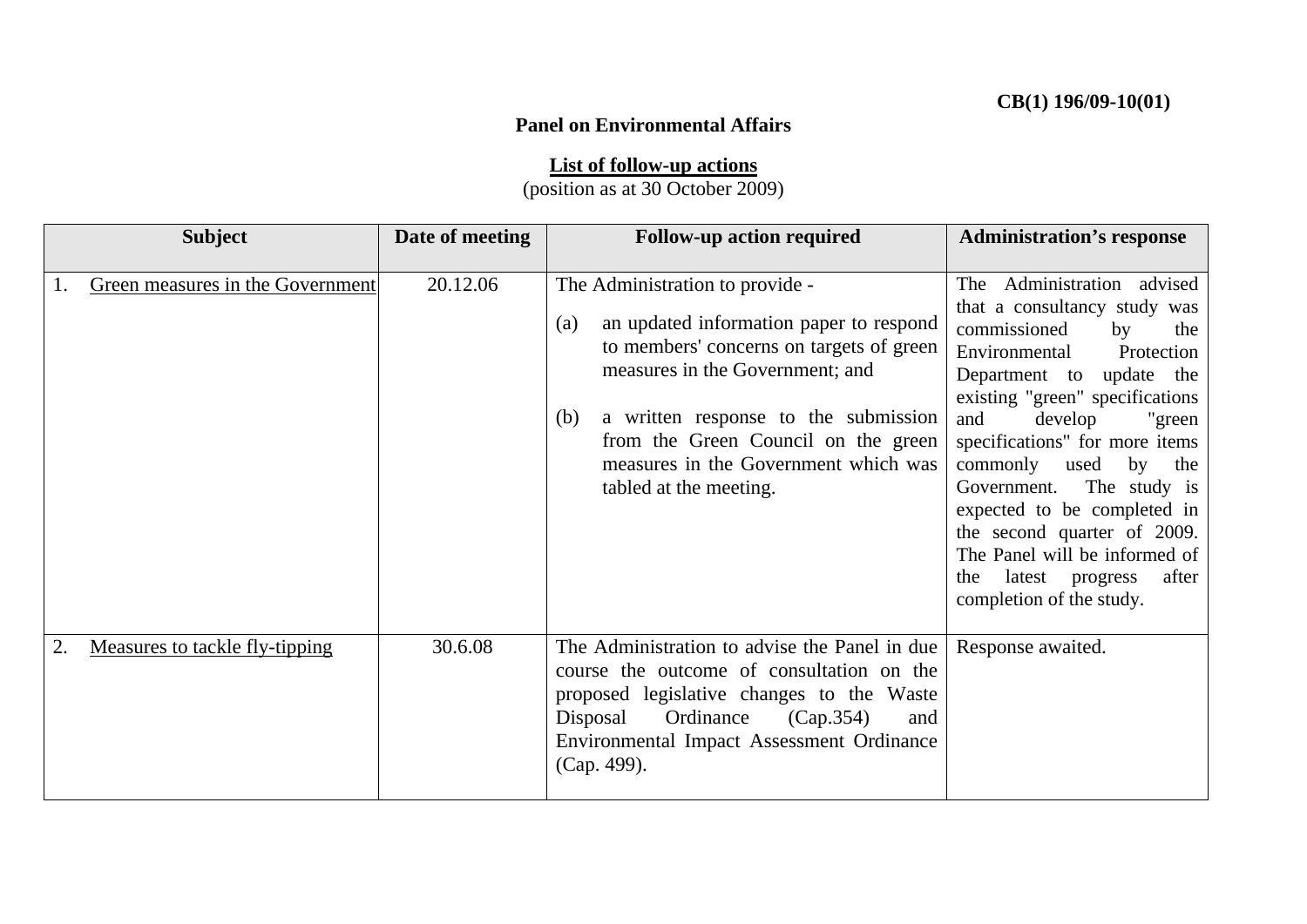| <b>Subject</b>                                                                                                                                                       | Date of meeting | <b>Follow-up action required</b>                                                                                                                                                                                                                                                                                                                                                                                                                                                                                                                                                                                                                | <b>Administration's response</b> |
|----------------------------------------------------------------------------------------------------------------------------------------------------------------------|-----------------|-------------------------------------------------------------------------------------------------------------------------------------------------------------------------------------------------------------------------------------------------------------------------------------------------------------------------------------------------------------------------------------------------------------------------------------------------------------------------------------------------------------------------------------------------------------------------------------------------------------------------------------------------|----------------------------------|
| 3.1 Update on the progress of the key<br>"Policy"<br>initiatives<br>in<br>the<br>Framework for the Management<br>of Municipal<br>Solid<br>Waste<br>$(2005 - 2014)$ " | 27.4.09         | The<br>Administration<br>provide<br>to<br>more<br>information on the recycling situation of<br>recovered materials.                                                                                                                                                                                                                                                                                                                                                                                                                                                                                                                             | Response awaited.                |
| 3.2 Environment and Conservation<br><b>Buildings</b><br>Energy<br>Fund<br>$\sim 10^{-11}$<br><b>Efficiency Funding Schemes</b>                                       |                 | The Administration to provide a progress<br>report on the two funding schemes, with<br>breakdown on number of applications received<br>and approved.                                                                                                                                                                                                                                                                                                                                                                                                                                                                                            | Response awaited.                |
| Promoting the use of electric<br>4.<br>vehicles                                                                                                                      | 22.6.09         | The Administration to provide a progress<br>report on promoting electric vehicles within<br>three months, setting out the following<br>information -<br>history of electric vehicles and the<br>(a)<br>taken to<br>the<br>measures<br>overcome<br>operational difficulties encountered in<br>the past;<br>promotion plans for electric vehicles,<br>(b)<br>including the incentives to encourage the<br>switch to electric vehicles, the time<br>frame for introduction of legislative<br>amendments and the provision of battery<br>charging facilities in Government and<br>private multi-storey car parks and<br>roadside metered car parks; | Response awaited.                |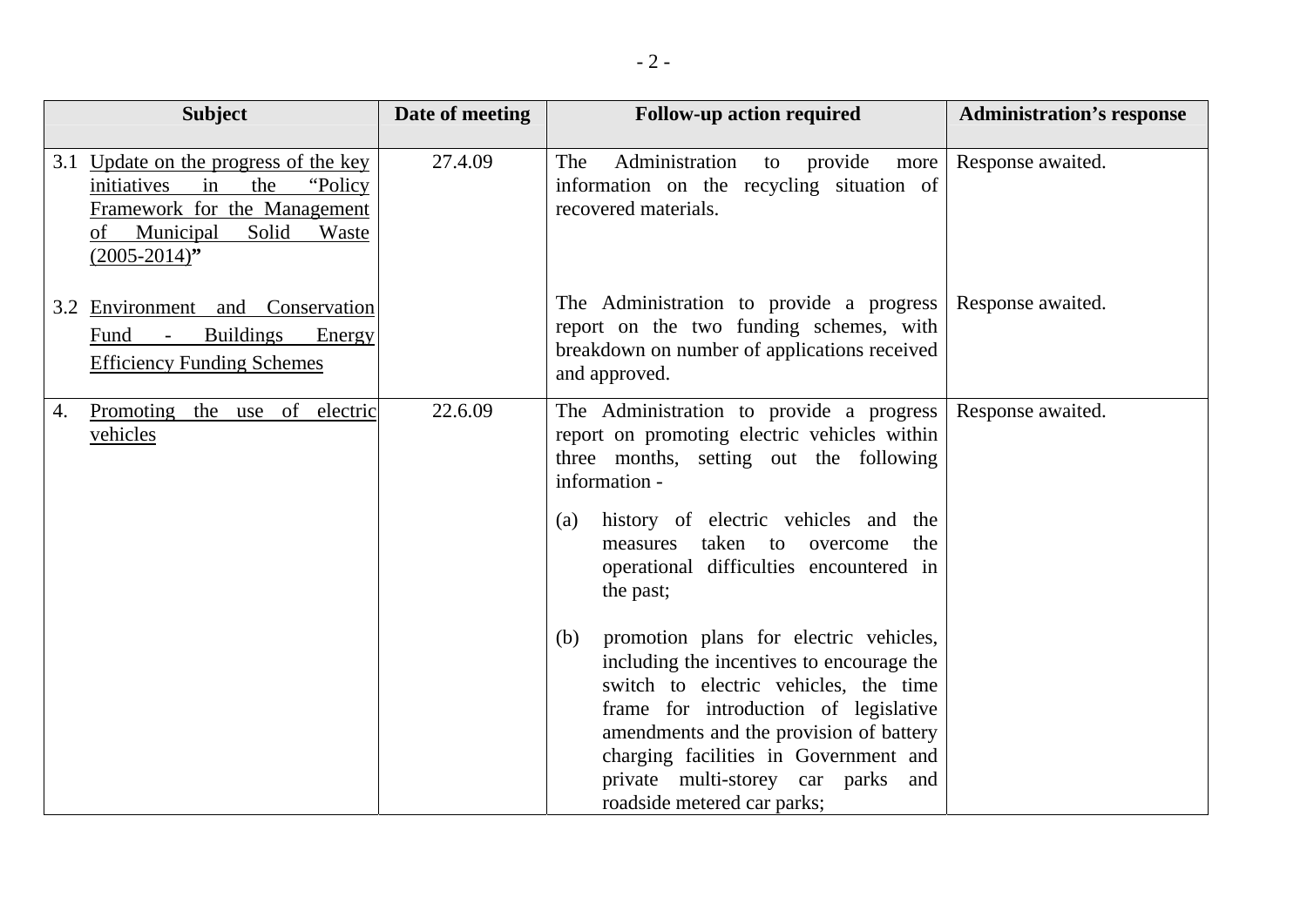| <b>Subject</b>                                                                                          | Date of meeting | <b>Follow-up action required</b>                                                                                                                                | <b>Administration's response</b> |
|---------------------------------------------------------------------------------------------------------|-----------------|-----------------------------------------------------------------------------------------------------------------------------------------------------------------|----------------------------------|
|                                                                                                         |                 | supply of electric and hybrid vehicles as<br>(c)<br>well as details of the studies and testing<br>being conducted on these vehicles,<br>including "My Car";     |                                  |
|                                                                                                         |                 | vehicles in the Government and bus<br>(d)<br>fleets which could be replaced with<br>electric models and their replacement<br>programmes,                        |                                  |
|                                                                                                         |                 | measures taken to encourage<br>the<br>(e)<br>development of green<br>industries<br>associated with the manufacture of<br>accessory parts for electric vehicles; |                                  |
|                                                                                                         |                 | impact on electricity supply arising from<br>(f)<br>charging of all electric vehicles at night<br>time; and                                                     |                                  |
|                                                                                                         |                 | promotion plans for electric motorcycles.<br>(g)                                                                                                                |                                  |
| Legislative<br>framework<br>of<br>5.<br>mandatory implementation of the<br><b>Building Energy Codes</b> | 15.7.09         | The Administration to provide a checklist on<br>the measures to improve building energy<br>efficiency.                                                          | Response awaited.                |